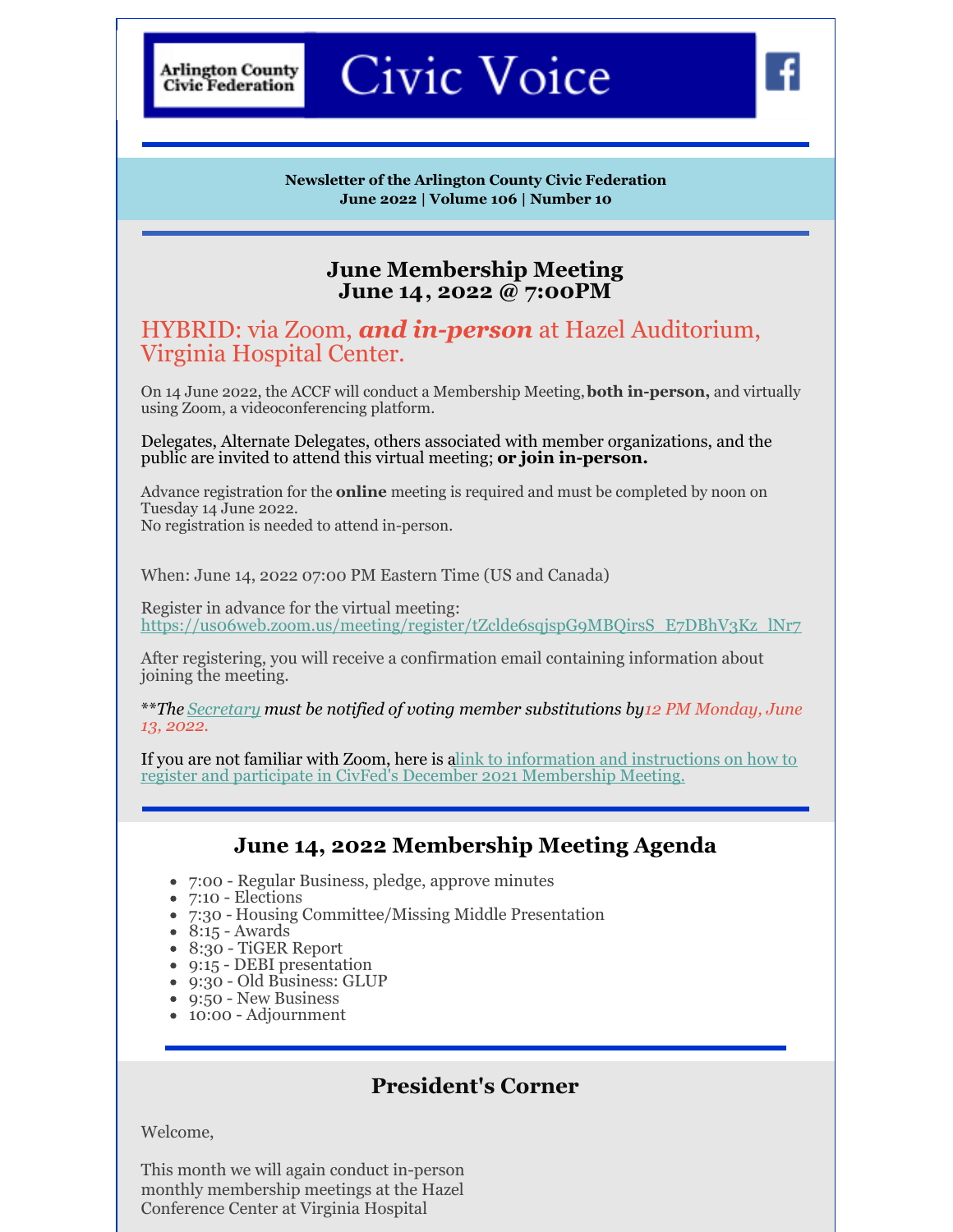Center. The meeting will be hybrid, with a Zoom component for remote attendees, who will be able to vote and submit questions. Further logistical details will be sent out with the meeting reminder.

This is my last newsletter as President, and I would like to take a moment to reflect on the past two-plus years. I took over as acting president when Sandy Newton stepped down in March of 2020. As you all know, that is the month the pandemic



really took off, and life has not been the same since. The Civic Federation moved to online meetings, as did the rest of society. That summer, riots and protests swept the country, followed by a contentious election and transition of power.

Here in Arlington, we have continued our civic work, working to promote civil rights and diversity, stormwater mitigation, housing fairness, budgetary discipline, and environmental issues based on the priorities of our membership and community. We have also created a Task Force to look at the size and structure of the County Government, the School Board, and election reform. In each of these areas, we have worked for the general welfare of Arlington and its citizens, for an Arlington that works for everyone.

I am proud to have led the Civic Federation during these last two years, and I want to be clear that all of this work has been done by the committees and membership, where the true power and effectiveness of our Civic Federation lies.

Finally, we are close to the end of our season. The nominations committee is seeking candidates for Civic Federation officers and Board Directors for the next year. Any delegates and alternates that are interested in serving in leadership, see below for details.

Warmly,

Allan [Gajadhar](mailto:president@civfed.org)

# **Public Services Committee**

On behalf of its stormwater group, the Public Services Committee is pleased to offer an interim report on the county's ambitious plans to fund improvements and enhancements in its stormwater mitigation and remediation capabilities.

The county manager's draft 2023-2032 Capital Improvement Plan offers hope for the many areas in Arlington's numerous watersheds that have been subject to chronic flooding. Around half of ACCF's civic federations have participated in active engagement with county planners in this effort.

# **Nominations Committee**

The 2022 Nominating Committee continues its work to find candidates for the upcoming election. As of 9 pm, Sat 4 Jun 2022, we have received twelve nominations for officers and board positions. Of those 12, eight have confirmed they will serve if elected, one has declined, and three others have yet to confirm or decline. In addition, the Committee has received several suggestions for nominees and the Committee is reaching out to those and other individuals to gauge interest.

We encourage all delegates and alternates to nominate qualified delegates and alternates to ALL officer and board positions; we currently have no confirmed candidates for Vice-President and Treasurer and only one candidate each for President and Secretary. When considering nominees, we urge all delegates and alternates to keep in mind the Federation's DEBI principles. Keeping these principles in mind will help to generate a diverse slate of candidates and continue our journey towards a stronger and more inclusive organization.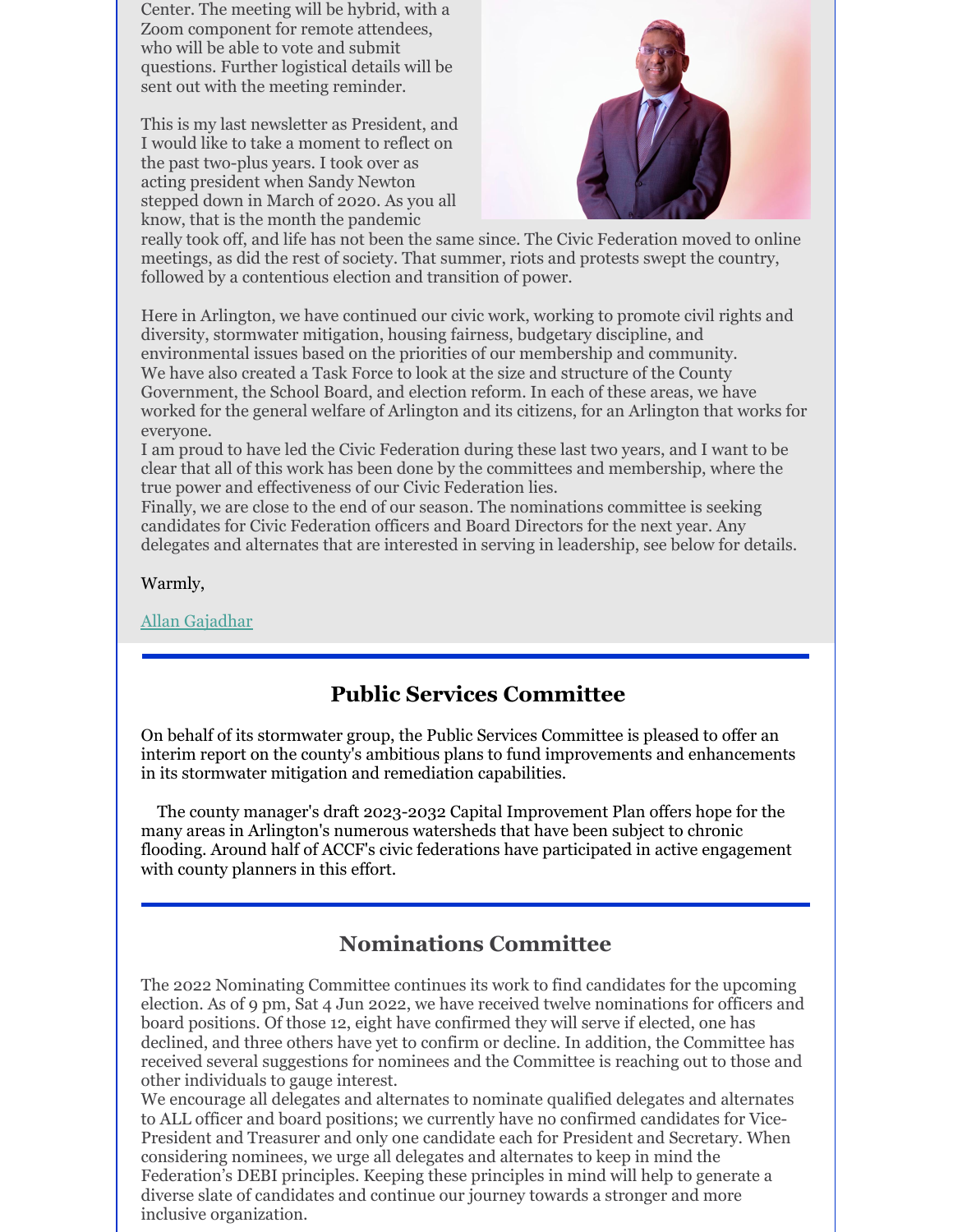The Committee will accept nominations through the Nomination Form at <https://forms.gle/XZWp6RwQNuHJVCgj6>

through the end of the day Friday, 10 June 2022.

This link is also available on the Civic Federation home page and the Nominating Committee web page. All qualified nominees will be on the ballot.

The Bylaws require that nominations be permitted from the floor during the Annual Meeting.

If there are nominations during the Annual Meeting, the ballot will need to be revised to include those names of additional nominees who qualify for ACCF leadership before it can be issued to the voting members.

Only those persons who attend the June 15, 2022 meeting will be eligible to vote. All Delegates may vote. Alternates may vote if they are voting instead of a Delegate who is not attending the meeting. Alternates who plan to vote instead of the Delegate must provide advance notice, or they will not receive a ballot.

More information about the roles and duties of officers and directors are included in the ACCF Bylaws, which are posted online at civfed.org.

Our full interim report is available at: [http://www.civfed.org//newContent/2022-06/2022-06-](http://www.civfed.org//newContent/2022-06/2022-06-04 2022 ACCF NomComm Report.pdf) 04%202022%20ACCF%20NomComm%20Report.pdf

and on the Nominating Committee page at civfed.org

# **Public Services Committee**

# **DRAFT Resolution to Improve Public Input for Planning, GLUP and Zoning Change Processes**

June 14, 2022

RE: GLUP/Zoning Amendment & Sector Plan Community Engagement

WHEREAS Arlington County has an established a General Land Use Plan (GLUP) that allows for existing single-family residences and high-density, mixed-use development along the high-density, mixed-use corridors;[1]

WHEREAS Arlington County Planning states, "Planning decisions are informed by extensive research, professional expertise and community input." And the planning process "relies on extensive community input. Individual residents can have a say on the decisions that affect their neighborhoods and the County as a whole";[2]

WHEREAS the Covid-19 pandemic spurred changes in technology, increasing remote telework options and altering historic commuting patterns with populations migrating from urban counties to suburban and exurban counties;[3]

WHEREAS there are numerous ongoing GLUP studies and amendments, including but not limited to the Crystal City Building Heights Study,[4] Melwood GLUP amendment,[5] the Eads Street Residential GLUP Amendment;[6]

WHEREAS in at least two recent sector-plan-update processes, residents and commissions have raised concerns about community priorities that were not addressed;[7]

WHEREAS the impact of these GLUP studies and amendments and their subsequent upzonings will affect not only housing density but also parking, public school enrollment, stormwater management and tree canopy preservation in residential neighborhoods countywide;

WHEREAS up-zoning frequently entails encroachment into lower density residential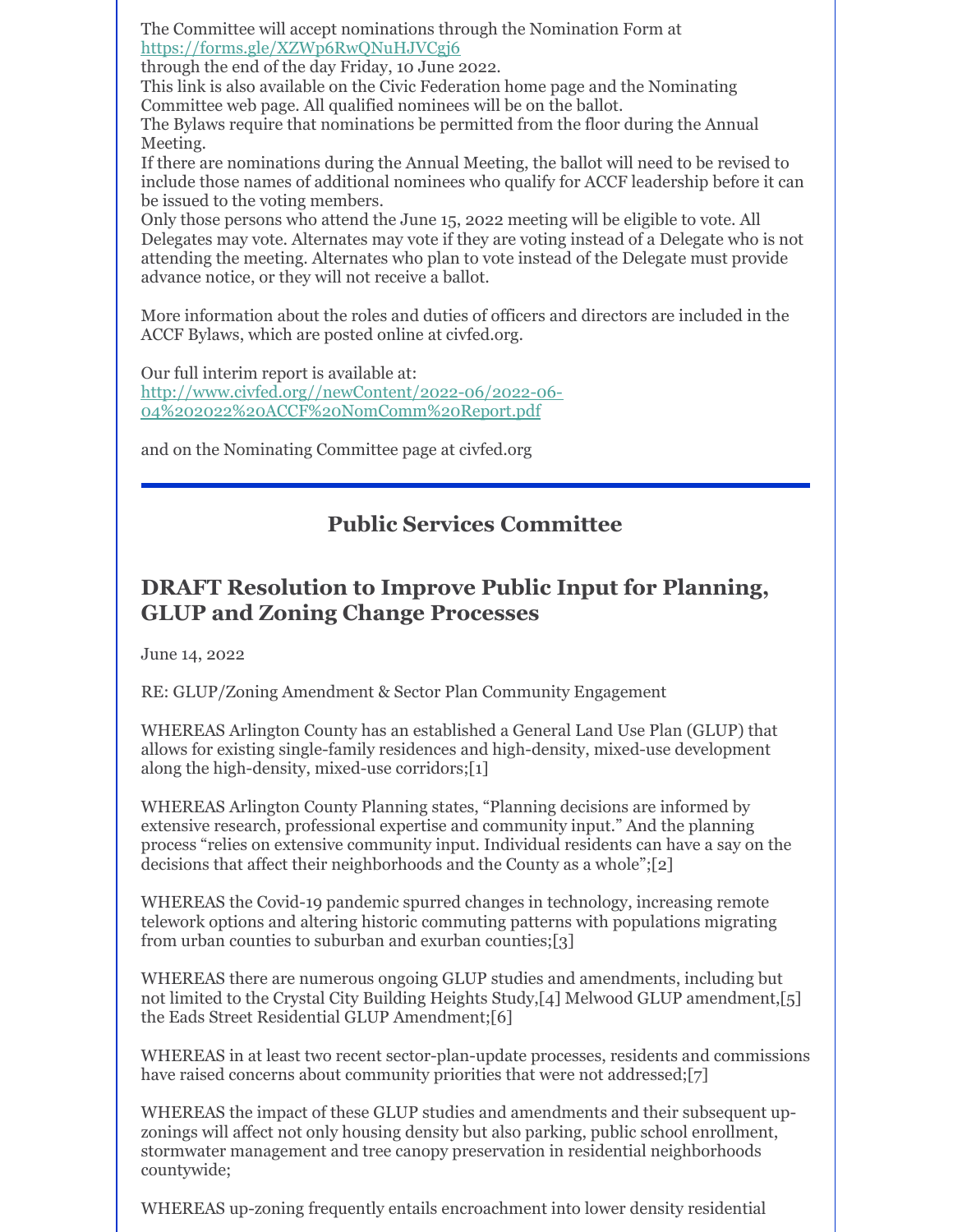neighborhoods (sometimes referred to as "edge" development),[8] where residents have no approval rights and little leverage for negotiation when proposed up-zonings will affect the use of their own properties;

THEREFORE BE IT RESOLVED that the Arlington County Civic Federation (ACCF) asks the Arlington County Board to request the County Manager and staff to seek agreement from adjacent-neighbors and the applicable civic association(s) when reviewing proposed GLUP amendments and up-zoning requests, (similar to the Board of Zoning Appeals [BZA] process, which considers adjacent neighbors' input before deciding residential requests for an exception to a rule in the Zoning Ordinance.)

BE IT FURTHER RESOLVED that the ACCF asks the Arlington County Board to authorize a more robust process that provides for more meaningful and active public participation in formative land-use planning and zoning processes, including GLUP amendments and studies, Long-Range Planning Committee (LRPC) reviews of proposed GLUP and zoning studies and amendments, sector plan updates and amendments and similar planning efforts. Such active public participation should:

a) Give members of affected civic associations and HOAs (if not represented by a civic association) a formal, voting seat at the table for all significant GLUP, sector, and other planning and zoning processes that will amend or change planning and density parameters.

b) Schedule feedback timelines to avoid conflicts with major holidays and the summer break, when staff, board members and the public are likely to be traveling.

c) Recognize that community members are volunteers with limited time to devote to planning activities—make technical information clearly understandable in layman's terms and readily available online in a timely manner.

d) Include basic impact analysis of the proposed changes to give the public clear and accurate projections of the proposed changes' impacts on school enrollment, capacity and staffing; public safety response times and staffing; natural resources/infrastructure (parks, pervious green space, existing tree canopy); impervious surfaces, stormwater management and flood risk; infrastructure (road capacity, additional transit needs, land acquisition to expand public services in relation to population changes, etc.) as well as human capital/FTE needs; and fiscal impacts (revenues and expenditures, especially when resulting in an increase in the tax burden).

e) Ensure mechanisms for two-way communication between members of the public and decision makers as plans are prepared, assuring that responses to public inquiries and input are timely and meaningful.

See End Notes, below

## **Missing Middle Update – Thirteen Civic Associations Meeting with County Board Members**

Thirteen Civic Associations have written to the County Board requesting meetings with county board members to discuss the Missing Middle housing proposal. The Board has responded and is scheduling meetings in early June. If you are a civic association president and your civic association is interested in joining the group, please contact either Esther Bowring, President of the Arlington Forest Citizens Association (**[erbowring@gmail.com](mailto:erbowring@gmail.com)**) or Julie Lee, President of the Glencarlyn Civic Association (**[jfblee@aol.com](mailto:jfblee@aol.com )** .

Full text of letter below

May 26, 2022

Dear Members of the County Board,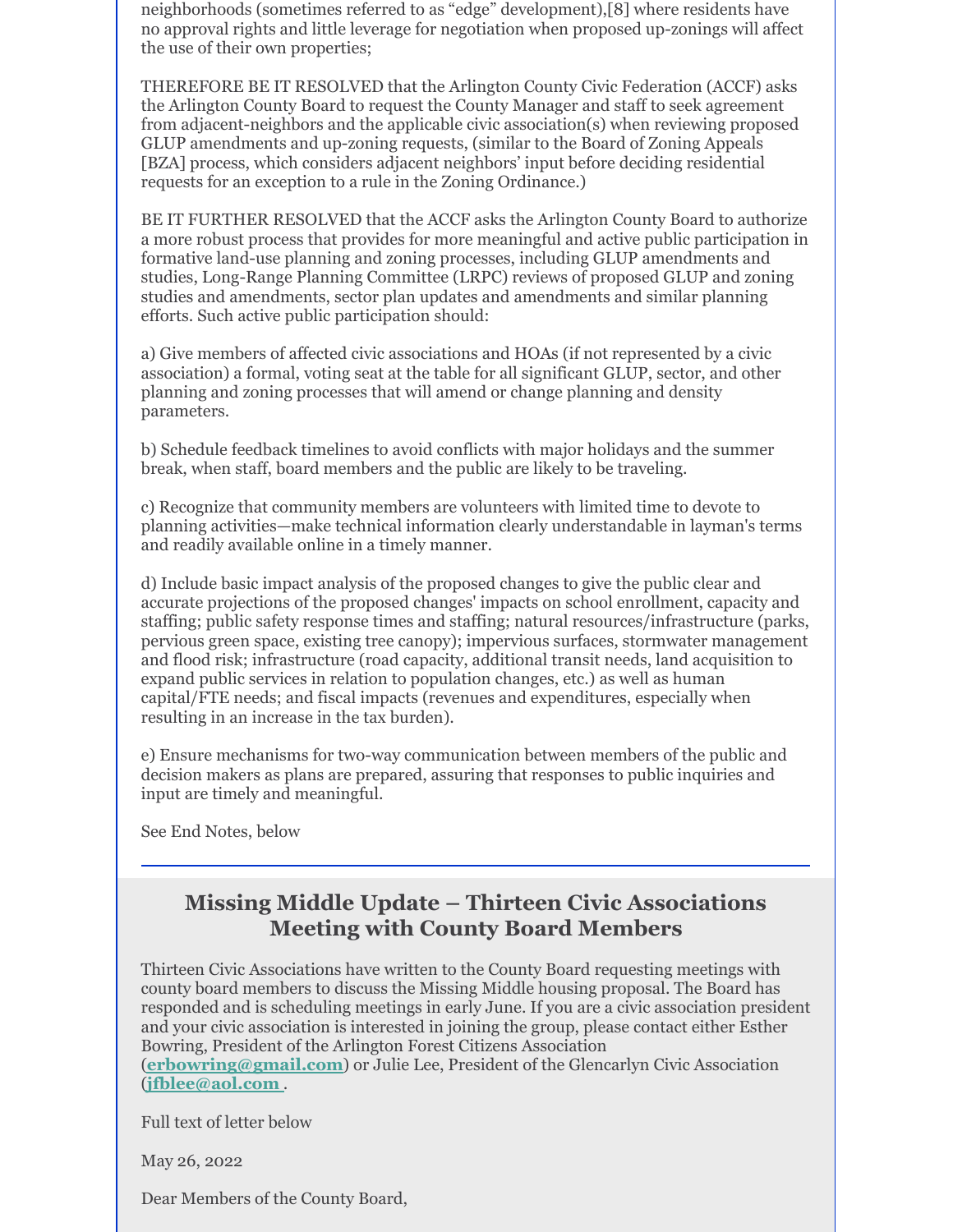As you are aware, many residents in Arlington have questions about the proposed Missing Middle Framework and are concerned about the limited time available before decisions will be made.

We, the leaders of our communities, respectfully request a meeting with County Board members to discuss Missing Middle and the need for more time for community engagement. Some of us have received email responses from Chairman Cristol. However, we continue to have questions about process. We would also like to discuss substance. We recognize that the open meetings law prevents more than two Board members from meeting with us at any one time. Therefore, we are proposing to hold three separate meetings, or more, so that we can speak directly with all County Board members. These meeting can be in person or virtual.

We are proposing the following dates and times for these meetings:

Monday June 6th , evening Tuesday June 7th , evening Thursday June 9th, evening Friday June 10th, morning or afternoon Monday June 13th, afternoon

If none of these dates/times work for you, please suggest some alternatives in June. We appreciate your consideration of this request to meet and have a conversation about a proposed change that will permanently change our neighborhoods. We look forward to hearing from you very soon.

Respectfully,

- Julie Lee
- Glencarlyn Civic Assn
- Esther Bowring
- Arlington Forest Civic Assn
- Scott Sklar
- Ashton Heights Civic Assn
- Laura Kirkconnell
- Bluemont Civic Assn
- Cory Giacobbe
- Aurora Highlands Civic Assn
- Matthew Phillips
- Boulevard Manor Civic Assn
- Paul Eglin
- Chain Bridge Forest Civic Assn
- Howard Solodky
- Old Glebe Civic Assn
- Bill Richardson
- Donaldson Run Civic Assn
- Mona Steffen
- Rivercrest Civic Assn
- Katie Hays
- Gulf Branch Civic Assn
- Ruth Shearer
- Williamsburg Civic Assn
- John Carten
- Lyon Village Civic Assn

# **Task Force in Governance and Election Reform (TiGER)**

ACCF's Task Force in Governance and Election Reform [\(TiGER\)](https://www.civfed.org/about-us/committees/tiger/) will present its final report to the general membership; to include its recommendation for Ranked Choice Voting (RCV). The full text of the report will be released in a special newsletter this Wednesday June 8th. The current version of the draft [resolution](https://files.constantcontact.com/9b2b0a78501/1a275226-83c2-4d2d-a76a-6b0fd55f9158.docx?rdr=true) is linked here.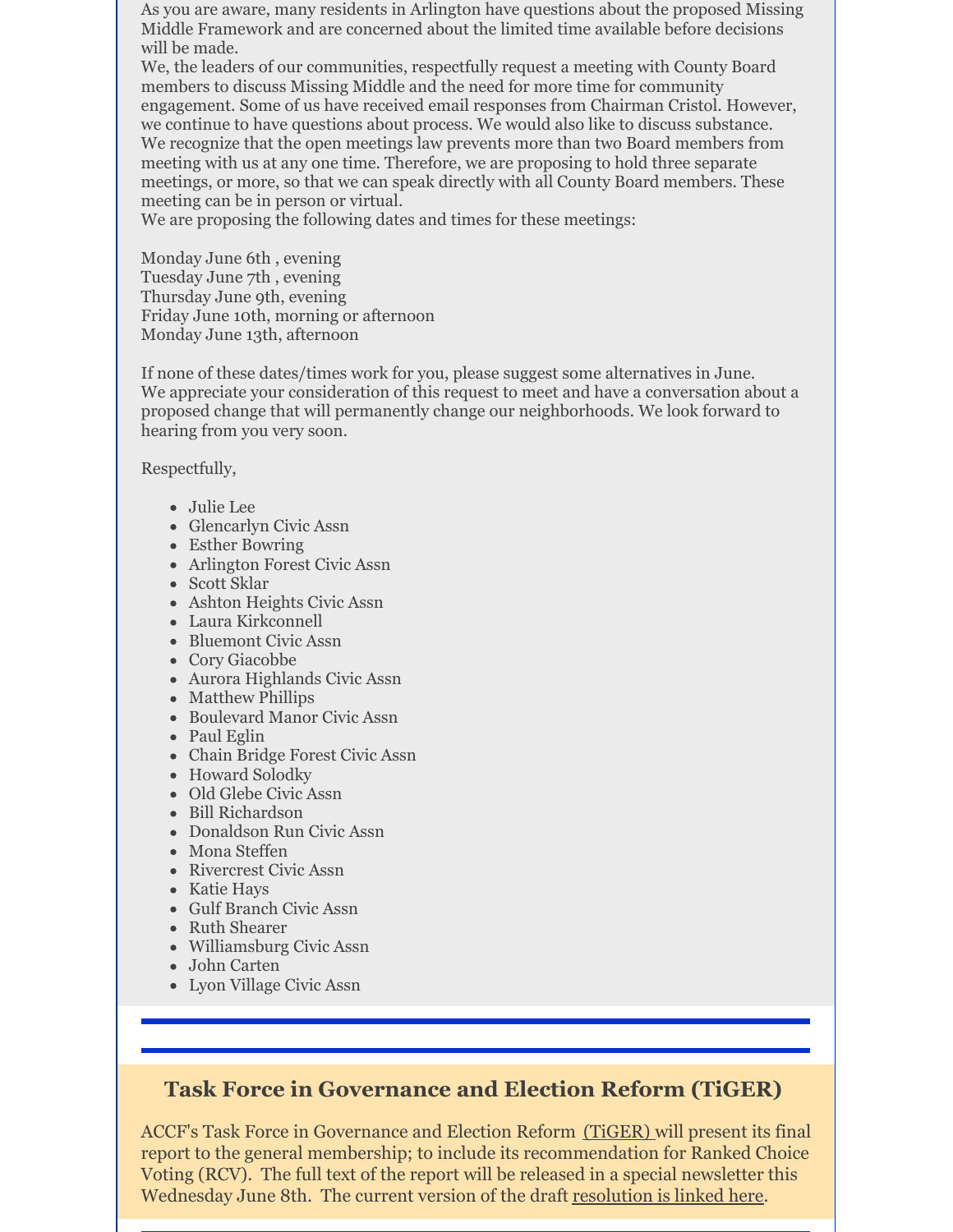## **2021 ACCF Dues Information**

On August 29, the Arlington Civic Federation Board of Directors approved the 2021 – 2022 budget which will be used to pay for administrative and web services for the organization.

**Membership Dues for 2021 – 2022 are \$65 per member organization. Dues should be sent in as soon as possible, and are due by December 31, 2021.**

Dues may be paid by check or by Zelle.

If paying by check:

- Send check to Arlington Civic Federation, PO Box 42091, Arlington Virginia, 22203.
- Please be sure to include the name of the organization on the check as a memo.
- Please send an updated list of delegates t[osecretary@civfed.org](mailto:secretary@civfed.org).

If paying by Zelle, please email[treasurer@civfed.org](mailto:treasurer@civfed.org) including the following information:

- Name of Organization
- Name of Payer
- Phone Number for Payer (for questions)
- Zelle ID (email address or phone number)
- The treasurer will then respond with the ACCF Zelle payment information.
- Please also email [secretary@civfed.org](mailto:secretary@civfed.org) with the updated list of delegates.

Thank you to the organizations that have submitted their dues payments.

If you have questions, please emai[ltreasurer@civfed.org](mailto:treasurer@civfed.org) for payment information and [secretary@civfed.org](mailto:secretary@civfed.org) for any other questions. Thank you!

## **Committee on Diversity, Equity, Belonging and Inclusion (DEBI)**

If any member of the CivFed community would like to go over the diversity resolution feel free to contact chair of the DEBI (Diversity, Equity, Belonging and Inclusion) Alistair Watson. You can ask about any part of the resolution and its meaning.

Email: diversity.chair@civfed.org

*END NOTES for "*DRAFT Resolution to Improve Public Input for Planning, GLUP and Zoning Change Processes"

[1] Arlington County Planning web page (accessed 5-5-2022): https://www.arlingtonva.us/Government/Projects/Planning

[2] Arlington County Planning web page (accessed 5-5-2022): https://www.arlingtonva.us/Government/Projects/Planning

[3] "Americans are moving out of urban counties like never before," 4-28-2022: https://finance.yahoo.com/news/americans-moving-urban-counties-141924038.html

[4] Crystal City Building Heights Study web page (accessed 5-5-2022): https://www.arlingtonva.us/Government/Projects/Plans-Studies/Land-Use/Crystal-City-Building-Heights-Study. See also APA Airports in the Region Case Study, "Crystal City Plan Feasibility Study Arlington, Virginia — Planning for Redevelopment near Ronald Reagan Washington National Airport" (2010): https://www.civfed.org/newContent/2016-04/2016-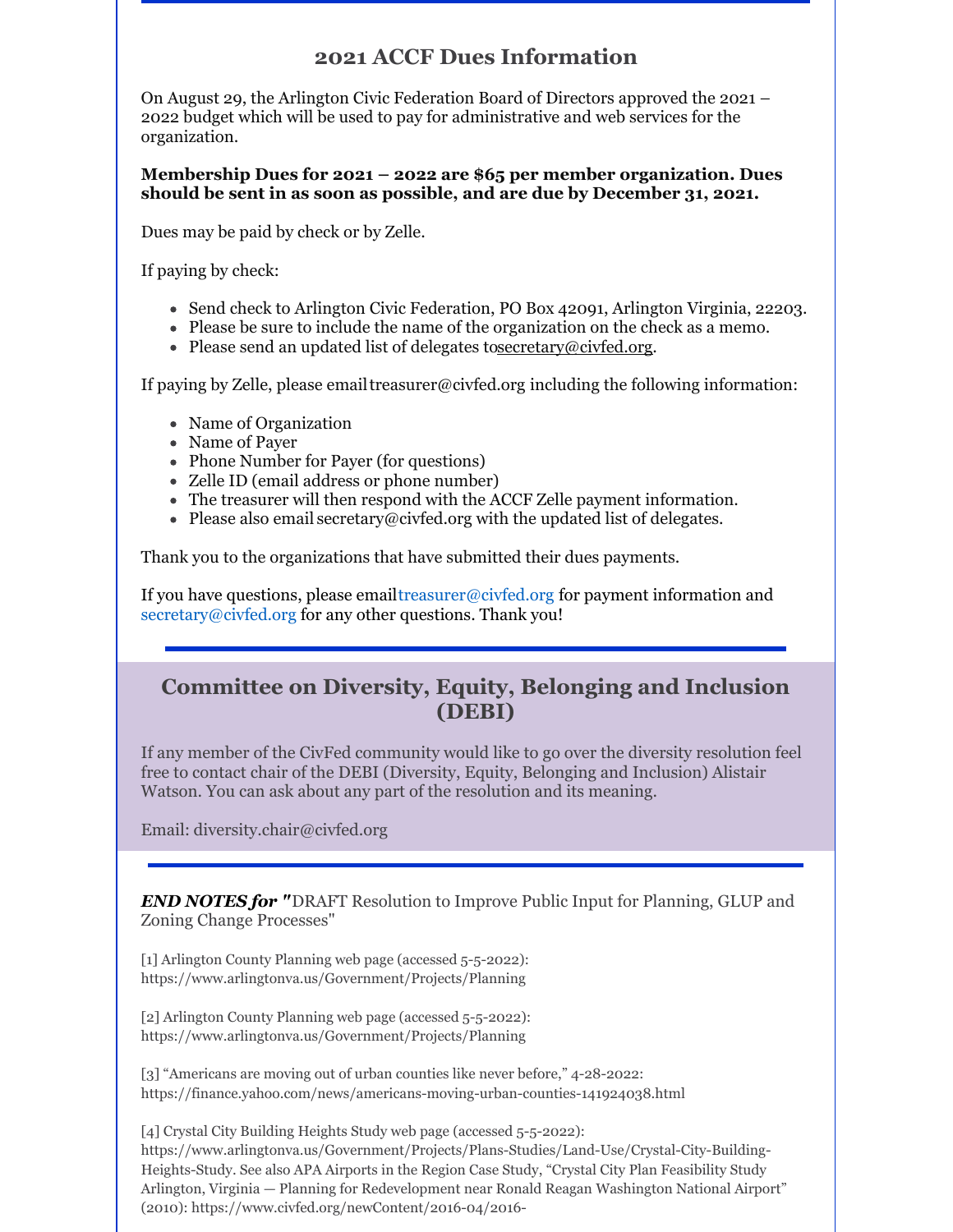04d%20APA%20Airport%20Case%20Study%20for%20Crystal%20City%20Development%20Plan%20Fe asibility%202010-11.pdf and "Arlington County Staff Response to Arlington County Civic Federation Draft Resolution on FAA Navigation Hazard Evaluation Rulemaking Change for Consideration at October 7, 2014 Meeting": http://www.civfed.org/wp-content/uploads/2014/03/10072014-Staff-Response-to-Civ-Fed-Resolution-OEI-Policy.pdf

[5] 750 23rd St. S. (Melwood) GLUP amendement initial review web page (accessed 5-5-2022): https://www.arlingtonva.us/Government/Projects/Plans-Studies/General-Land-Use-Plan/Studies/Melwood

[6] Special Land Use Study – South Eads Street Residential/GLUP Amendment Change web page (accessed 5-5-2022): https://www.arlingtonva.us/Government/Projects/Plans-Studies/General-Land-Use-Plan/Studies/South-Eads-Residential

[7] Pentagon City Sector Plan update: AHCA Representative on the Pentagon City Study Focus Group memo dated 1/22/2022 (see Outstanding Concerns section):https://livability22202.org/wpcontent/uploads/Summary-of-Pentagon-City-Plan-and-AHCA-comments.pdf and "The Pentagon City Planning Study Reduces Open Public Green Space" analysis: https://www.arlingtonanalytics.com/papers/OPS22202.pdf. See also Public Spaces Master Plan, Priority Action 1: "Add at least 30 acres of new public space over the next ten years": http://arlingtonparks.us/psmp/main/mobile/index.html

Clarendon Sector Plan update: Park & Recreation Commission letter dated 12-22-2021: https://www.arlingtonva.us/files/content/public/government/commissions-and-advisory-groups/parksrecreation-commission/clarendon\_10th-st-letter\_final\_122221.pdf and Ashton Heights Civic Association letter to Long-Range Planning Commission Chair James Schroll dated 10-27-2021: https://arlington.granicus.com/MetaViewer.php?view\_id=2&clip\_id=4070&meta\_id=209825

https://livability22202.org/wp-content/uploads/Summary-of-Pentagon-City-Plan-and-AHCAcomments.pdf. See also CivFed 2021 white paper, "Equity in Arlington County Open Public Spaces": http://www.civfed.org/newContent/2021-02/2021- 02%20ParksRec%20Open%20Space%20Equity%20Resolution%20White%20Paper.pdf.

[8] "Neighborhood Edge Re-Development Interim Report from the Planning & Zoning Committee" (5-1- 2012): http://www.civfed.org/presedgeredevel1103.pdf and remarks from then-County Board Chair Mary Hynes regarding "edge development" at 2:34:46 / 3:58:21 on the time counter for the October 17, 2015, County Board Meeting: "We cannot lose sight of the fact that that is our goal every time we approve redevelopment — to create a great place for people; people who live here now and people who might come to live or work in this place."

#### **The Civic [Federation's](http://www.civfed.org/) Website**

#### **2021-2022 Board of Directors**

#### **Officers**

President, Allan [Gajadhar](mailto:president@civfed.org) Vice President, Nicole [Merlene](mailto:bod.member6@civfed.org) Secretary, Alistair [Watson](mailto:secretary@civfed.org) Treasurer, Stacy [Meyer](mailto:bod.member3@civfed.org)

**Board of Directors** Board Chair, Nicole [Merlene](mailto:bod.member6@civfed.org) Board Vice-Chair, Mary Glass Member at Large, [Mary](mailto:mglassmail1@gmail.com) Glass Member at Large, Julia [Tanner](mailto:jktanner1@gmail.com) Member at Large, Nadia [Conyers](mailto:nadiagreen@hotmail.com) Member at Large, Mona [Steffen](mailto:steffenmona@gmail.com) Member at Large, Eric [Cassel](mailto:bod.member1@civfed.org)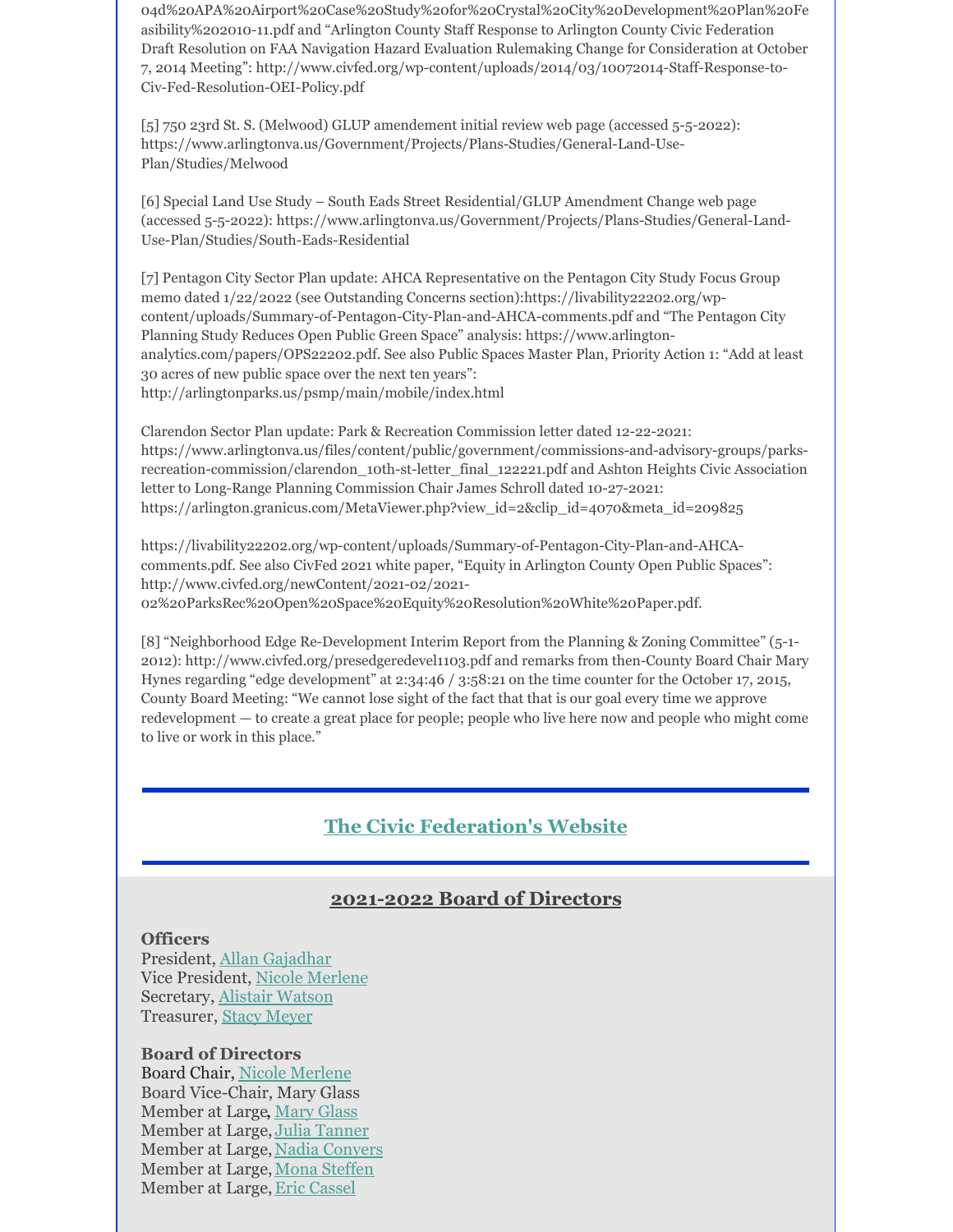Voting delegates and alternate delegates who are interested to serve on the Civic Federation's Board of Directors should contact [President](mailto:president@civfed.org) Allan Gajadhar.

#### **2021-2022 ACCF PUBLIC INTEREST COMMITTEES**

Cultural Affairs – Chair Tina [Worden](mailto:cultural.affairs.chair@civfed.org) Diversity Committee**–** Chair Alistair [Watson](mailto:diversity.chair@civfed.org) Environmental Affairs –[Chair](mailto:environmental.affairs.chair@civfed.org) Mary Glass Housing – Chair John [Vihstadt](mailto:housing.chair@civfed.org) Legislation – Chair Ron [Haddox](mailto:legislation.chair@civfed.org) Parks and Recreation – Chair TBD Planning and Zoning – Chair Ben [Keeney](mailto:plan.zone.chair@civfed.org) Public Services – [Chair](mailto:public.services.chair@civfed.org) John Ford Revenues and Expenditures - Suzanne Sundberg (POC) Schools – [Chair](mailto:toddetruitt@yahoo.com) Todd Truitt Transportation – [Co-chairs](mailto:transport.chair@civfed.org) Jerry Auten and Joe Pelton Airport Noise Subcommittee –Chair Joe [Pelton](mailto:airport.noise@civfed.org;)

#### **2020-2021 ACCF SUPPORT COMMITTEES**

Audit – [Chair](mailto:jay@civfed.org) Jay Wind Awards – TBD Bylaws and Rules –Chair Adam [Henderson](mailto:adam@arhenderson.net) Banquet – TBD Communications – Chair Chris [Wimbush](http://bod.member6@civfed.org) Membership – Chair Eric [Cassel](mailto:bod.chair@civfed.org) Nominations – TBD

Any Delegate, Alternate Delegate, or member of a Member Organization may participate on any Public Interest or Support Committee. Please contact the applicable Committee chair, point-of-contact, or [President](mailto:president@civfed.org) Allan Gajadhar if you are interested in participating on ACCF Committees.

#### **LINKS TO MEETING [DOCUMENTS](https://files.constantcontact.com/9b2b0a78501/6be29924-5bac-4dad-a54a-6cd8f7b7d71b.docx?rdr=true)**

- April [Membership](https://files.constantcontact.com/9b2b0a78501/2211d59a-9ecf-4970-8943-d32aa9ec1c82.pdf?rdr=true) Meeting Minutes
- May General [Membership](https://files.constantcontact.com/9b2b0a78501/4dac1e5f-cda2-47cc-a0c6-cb28c5e42e9c.pdf?rdr=true) Minutes

#### **Interested in being an Arlington County Civic Federation Delegate?**

The Arlington County Civic Federation was founded in 1916. Today, it has 85 member organizations dedicated to advocacy and community involvement. The Federation membership reflects the broad array of interests and talents found in the County and is open and welcoming to all groups within Arlington, firmly believing that a broader range of groups creates better problem-solving outcomes for Arlington and its residents. Our purpose continues to be promoting the general welfare of Arlington County and its vicinity in a non-partisan, non-sectarian, non-sectional, and non-political manner.

Arlington County Civic Federation Delegates enjoy the full benefits of participation, voting, and serving in Civic Federation leadership positions. If your organization is a member of the Civic Federation, ask if it has open slots for delegates. If it is not a member organization of the Civic Federation, encourage it to join. Here is a [link](http://www.civfed.org/) to our website for more details.

#### **ACCF Calendar FY2022**

#### June 2022

- GENERAL MEETING: Tuesday 14 June 2022, 7p, via Zoom
- BOARD OF DIRECTORS MEETING: Sunday 19 June 2022, 4p, via Zoom